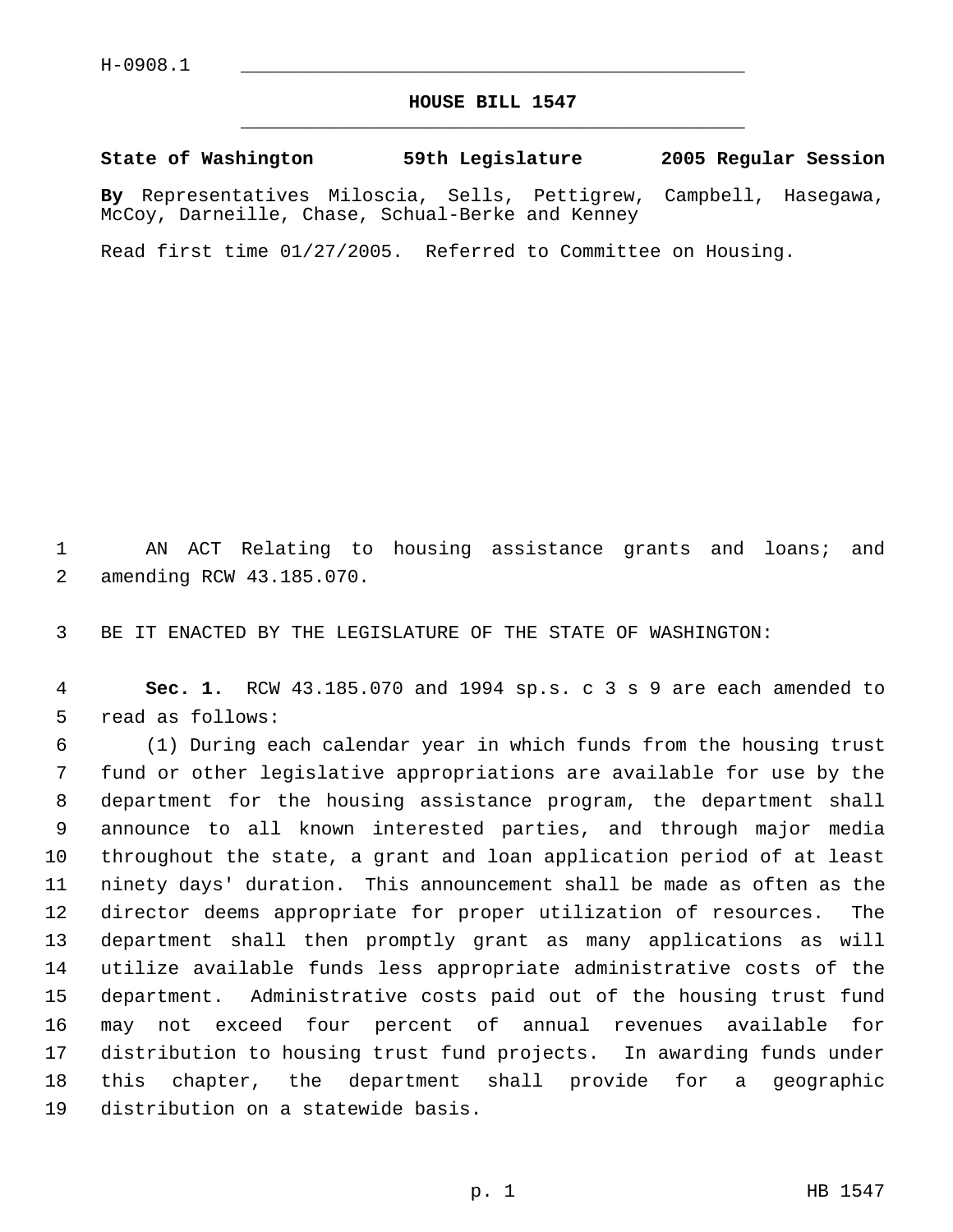(2) The department shall give first priority to applications for projects and activities which utilize existing privately owned housing stock including privately owned housing stock purchased by nonprofit public development authorities and public housing authorities as created in chapter 35.82 RCW. As used in this subsection, privately owned housing stock includes housing that is acquired by a federal agency through a default on the mortgage by the private owner. Such projects and activities shall be evaluated under subsection (3) of this section. Second priority shall be given to activities and projects which utilize existing publicly owned housing stock. All projects and activities shall be evaluated by some or all of the criteria under subsection (3) of this section, and similar projects and activities shall be evaluated under the same criteria.

 (3) The department shall give preference for applications based on some or all of the criteria under this subsection, and similar projects and activities shall be evaluated under the same criteria:

(a) The degree of leveraging of other funds that will occur;

 (b) The degree of commitment from programs to provide necessary habilitation and support services for projects focusing on special needs populations;

 (c) Recipient contributions to total project costs, including allied contributions from other sources such as professional, craft and trade services, and lender interest rate subsidies;

 (d) Local government project contributions in the form of infrastructure improvements, and others;

 (e) Projects that encourage ownership, management, and other project-related responsibility opportunities;

 (f) Projects that demonstrate a strong probability of serving the original target group or income level for a period of at least twenty-five years;

 (g) The applicant has the demonstrated ability, stability and resources to implement the project;

(h) Projects which demonstrate serving the greatest need;

 (i) Projects that provide housing for persons and families with the lowest incomes;

 (j) Projects serving special needs populations which are under statutory mandate to develop community housing;